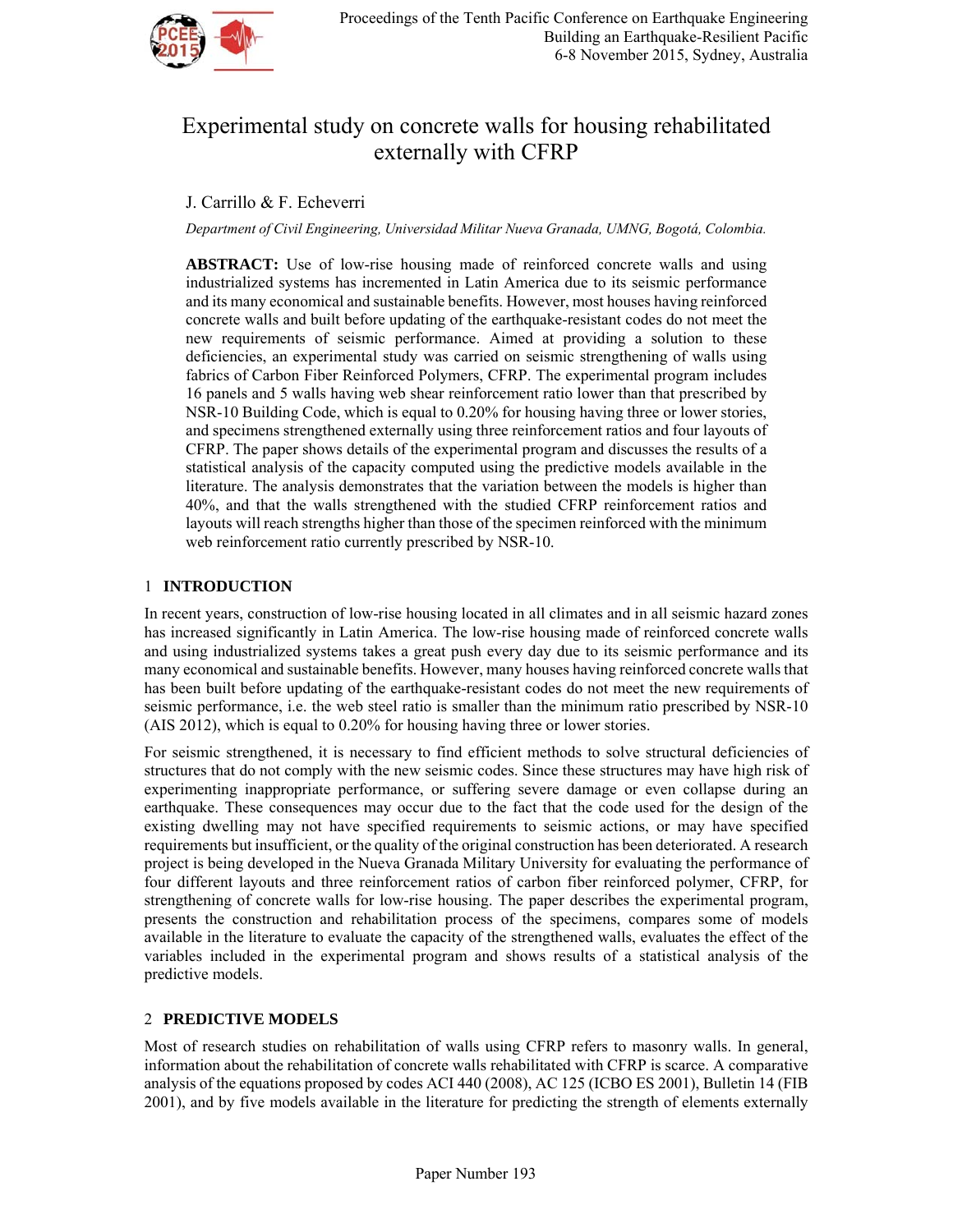strengthened with CFRP, is presented in this section. Available models were developed from experimental studies reported by Triantafillou & Antonopoulos (2000), Machado (2005), Li *et al.* (2005), Alcaíno & Santa María (2008), and Babaeidarabad *et al*. (2014). Models proposed by the three seismic codes and the model poposed by Triantafillou & Antonopoulos (2000) are applicable for concrete wall. All models here studied consider that the strength of shear wall strengthened with CFRP,  $V_n$ , is calculated as the sum of the contributions of the concrete,  $V_c$ , or the contribution of the masonry,  $V_m$ , the contribution of the steel,  $V_s$ , and the contribution of the CFRP,  $V_f$ , as described in the Equation (1). According to Carrillo and Alcocer (2013), the contributions of concrete and web shear reinforcement of the walls for low-rise housing is obtained using Equation

$$
V_n = V_c + V_s + V_f \tag{1}
$$

$$
V + V = \left[\alpha + \sqrt{f'} + n \cdot \alpha + f\right]
$$
\n(2)

$$
V_c + V_s = \left[ \alpha_1 \cdot \sqrt{f_c} + \eta_h \cdot \rho_h \cdot f_{yh} \right]
$$
 (2)

where  $a_l$  is the coefficient that defines the relative contribution of concrete to diagonal tension and is calculated with Equation (3),  $f'_c$  is the nominal compressive strength of concrete,  $\rho_h$  is the web shear reinforcement ratio,  $\eta_h$  represents the efficiency of  $\rho_h$  and its value is equal to 0.8 for deformed steel bars and 0.7 for welded wire mesh, *fyh* is the yield strength of the horizontal web shear reinforcement, and *Aw* is the wall thickness,  $t_w$ , times wall length,  $l_w$ . In Equation (3),  $M/(Vl_w)$  is the ratio between the bending moment and shear force times wall length.

$$
\alpha_1 = 0.21 - 0.02 \cdot \left[\frac{M}{V \cdot l_w}\right] \tag{3}
$$

The **Table 1** summarizes the equations of the models analyzed and compared in this study. Echeverri and Carrillo (2013) presents in detail the models used and analyzed.

| Table 1. Equations of the predictive models analyzed. |                                                                                                          |                                                                                                                                                                                                                                                     |  |  |  |  |  |
|-------------------------------------------------------|----------------------------------------------------------------------------------------------------------|-----------------------------------------------------------------------------------------------------------------------------------------------------------------------------------------------------------------------------------------------------|--|--|--|--|--|
| Model                                                 | Main equation                                                                                            | Variables                                                                                                                                                                                                                                           |  |  |  |  |  |
| $ACI-440$                                             | $V_f = \Psi_f[A_{fv}f_{fe}]$<br>$(\text{sen } \alpha + \text{cos } \alpha) d_f/s_f$                      | $A_{fv} = 2 n t_f w_f$                                                                                                                                                                                                                              |  |  |  |  |  |
| $AC-125$                                              | $V_f$ = 2 $t_f f_i h_w$ sen <sup>2</sup> a                                                               |                                                                                                                                                                                                                                                     |  |  |  |  |  |
| <b>FIB</b>                                            | $V_f$ = 0.9 $\varepsilon_{\text{fd.e}} E_f \rho_f t_w d_f$<br>$(\cot \theta + \cot \alpha)$ sen $\alpha$ | $\epsilon_{\text{fd e}} = k \epsilon_{\text{fe}} / \gamma_{\text{f}}$<br>$\varepsilon_{f,e}$ = min [0.65 $\{f'^{2/3}/(E_f \rho_f)\}^{0.56} \times 10^{-3}$ ,<br>$\{f'_c^{2/3}/(E \rho_f)\}^{0.30}$ $\epsilon_f$<br>$\rho_f = (2 t_f/t_w) (w_f/s_f)$ |  |  |  |  |  |
| Triantafillou & Antonopoulos                          | $V_f = 0.9 \varepsilon_{f,e} E_f \rho_f t_w d_f$<br>$(1 + \cot \alpha)$ sen $\alpha$                     | $\varepsilon_{f,e} = [f'_{c}^{2/3}/(E_f \rho_f)]^{0.30} \varepsilon_f$                                                                                                                                                                              |  |  |  |  |  |
| Machado                                               | $V_f = \varphi \Omega f_{fe} t_f l_w \cot \alpha$                                                        |                                                                                                                                                                                                                                                     |  |  |  |  |  |
| Li et al.                                             | $V_f = 0.8 E_f \varepsilon_f \rho_f (t_w l_w)$                                                           |                                                                                                                                                                                                                                                     |  |  |  |  |  |
| Alcaíno & Santa María                                 | $V_f = \Psi_f \kappa \tau_f b_f \cos \alpha$                                                             |                                                                                                                                                                                                                                                     |  |  |  |  |  |
| Babaeidarabad et al.                                  | $V_f$ = 2 n $A_f l_w f_{te}$                                                                             |                                                                                                                                                                                                                                                     |  |  |  |  |  |

**Table 1. Equations of the predictive models analyzed.**

In the ACI 440 (2008) model,  $\Psi_f$  is the efficiency factor and depends on the strengthening layout;  $d_f$  is considered equal to  $0.8l_w$ ,  $s_f$  is the spacing between the strips of fibers,  $f_{fe}$  is the effective tensile stress in the CFRP. *α* is the inclination angle of the strips of CFRP with the horizontal, *n* is the number of layers of CFRP,  $t_f$  is the thickness of the CFRP, and,  $w_f$  is the width of each CFRP strip. Tensile stress  $f_{fe}$  is strain associated to the ultimate tensile strength of CFRP, *εf*, times the modulus of elasticity of the CFRP, *Ef.*

In the AC-125 (2001) model,  $f_j$  is the tangential stress in the CFRP and is equal to 0.004  $E_F$ . In the Bulletin 14 (FIB 2001) model, *θ* is the angle between principal fiber orientation and longitudinal axis of member,  $\varepsilon_{\ell d,e}$  is the design value for the effective tensile strain of CFRP, k is the factor that relates flexural to tensile strength of concrete, *γf* is a factor that considers the differences observed in the behavior to long term of the CFRP as regard the influence of the application method, *εf,e* is the effective tensile strain of CFRP, and  $\rho_f$  is the reinforcement ratio of CFRP.

In the Machado (2005) model, *φ* is the efficiency factor of the reinforcement method; *Ω* is the efficiency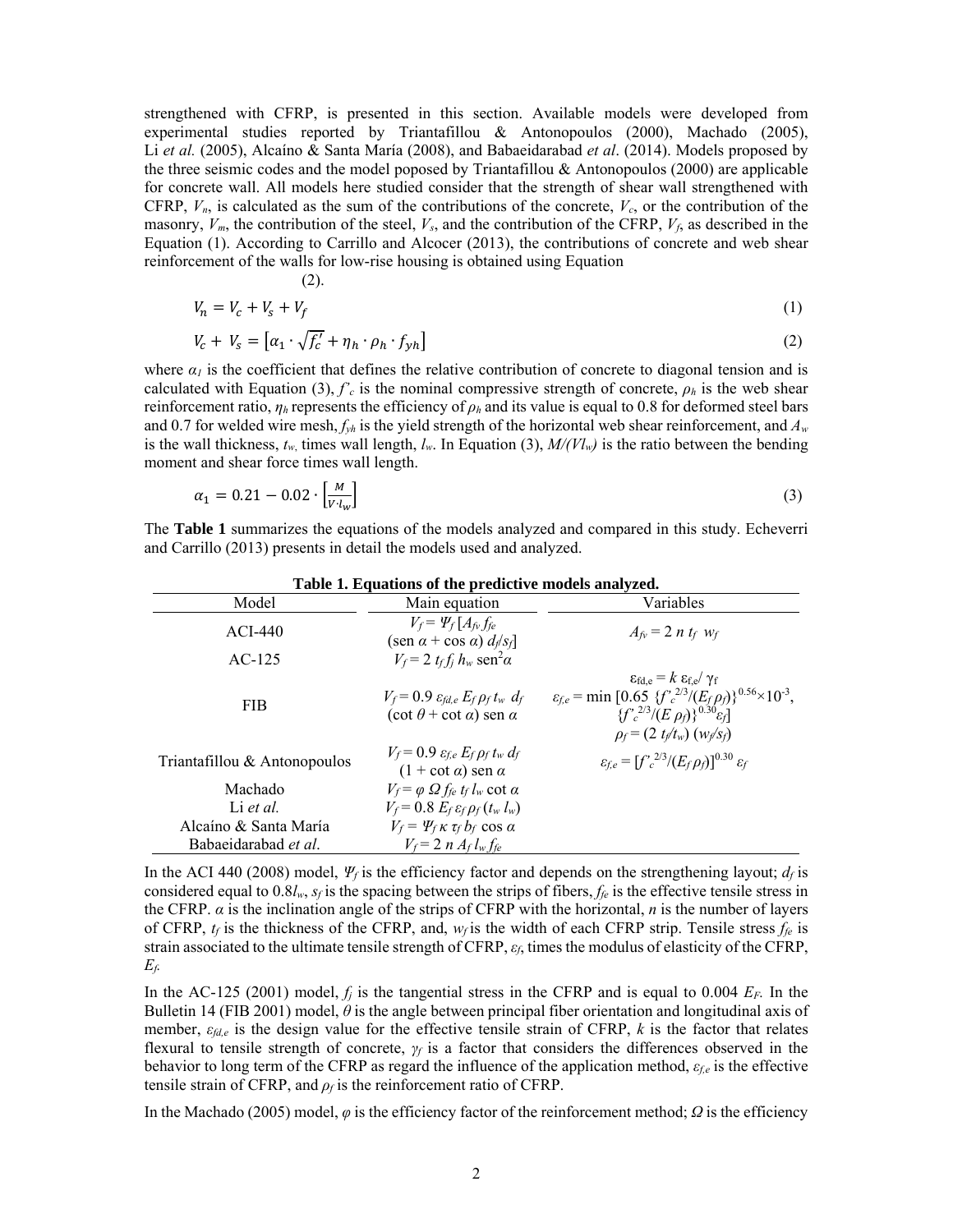factor of the location of the fibers and depends on the number of sides strengthened of the wall. In the model proposed by Alcaíno y Santa María (2008), *κ* is the efficiency factor and depends of the inclination angle of the strips of CFRP with the horizontal,  $b_f$  is the total width of the CFRP, and  $\tau_f$  is the unit shear strength of the CFRP determined experimentally. In the model proposed by Babaeidarabad *et*  al. (2014),  $A_f$  is the area of CFRP per unit width ( $mm<sup>2</sup>/mm$ ) in both direction.

#### 3 **EXPERIMENTAL PROGRAM**

The experimental program comprises two phases: the first phase included diagonal tension tests of 16 concrete panels having nominal compressive strength,  $f'_c$ , of 26 MPa, height and length ( $h_w$  and  $l_w$ ) of 600 mm, and thickness, *tw*, of 75 mm. This phase was aimed at choosing the strengthening layouts that offer better performance to then evaluate, in a second phase, the behavior of such layouts using walls constructed on larger scale and tested under cyclic load reversals. Dimensions of the five concrete walls included in the second phase were  $h_w = l_w = 900$  mm and  $t_w = 75$  mm. Figure 1 shows walls's geometry.

The panels were tested using a typical setup of a diagonal compression tests. Web reinforcement of panels was designed for shear demands only. Walls were tested in a cantilever configuration. The walls were designed with enough reinforcement at the ends to avoid the bending failure before the typical shear failure observed in low-rise housing. Based on results of the bending design of the walls, steel ratio for bending at the boundary elements of the wall was equal to  $\rho_l = 0.8$  %. The longitudinal reinforcement at each boundary elements of the walls was provided using four No. 4  $(d_b = 1/2$  in = 12.7 mm) deformed steel bars and stirrups No. 2  $(d_b = 1/4$  in = 6.4 mm) with spacing of 150 mm (4#4,  $E#2@150$  mm). Stirrups were used for assembling the longitudinal reinforcement only; not for confining. The ratio between shear force associated with the bending strength and the web shear of the wall is 1.7, i.e. the bending strength is 70% higher than the shear strength; so it ensures that the wall exhibits shear failure prior to bending failure. Yield stress of the longitudinal reinforcement, *fy*, was equal to 420 MPa.



Figure 1. Geometry and internal reinforcement of the walls.

Same steel ratio of horizontal and vertical web shear reinforcement was used in all the specimens, and its value was  $\rho_{h,v} = 0.11$  %, which is roughly equivalent to 50%  $\rho_{min}$ . Steel ratio  $\rho_{min} = 0.20$ %, and it is the minimum ratio prescribed by NSR-10 (AIS 2012) for housing having three or lower stories. However, the minimum web shear reinforcement ratio prescribed by NSR-10 (AIS 2012), was used in one panel. The web shear reinforcement of the panels and the walls was provided using a welded wire mesh. For the specimen with 50% *ρmin*, the diameter and spacing of the vertical and horizontal wires is equal to 4.0 mm  $(A_s = 12.6 \text{ mm}^2)$ , and 150 mm, respectively  $(4.0 \times 4.0 - 15/15)$ . For the panel with 100% *ρmin*, spacing of vertical and horizontal wires was 75 mm (4.0×4.0-7.5/7.5). Yield stress of wires used for welded wire mesh was  $f_{yh} = 500$  MPa. The shear friction reinforcement at the base of walls was one No. 3 ( $d_b$  = 3/8 in = 9.5 mm) deformed steel bar with spacing of 225 mm (1#3@230 mm).

#### 3.1 **Layout of strengthening of the walls**

The contribution of CFRP in the models proposed by Bulletin 14 (FIB 2001), Triantafillou  $\&$ Antonopoulos (2000), and Li *et al.* (2005) is computed with the equations shown in **Table 1**. However,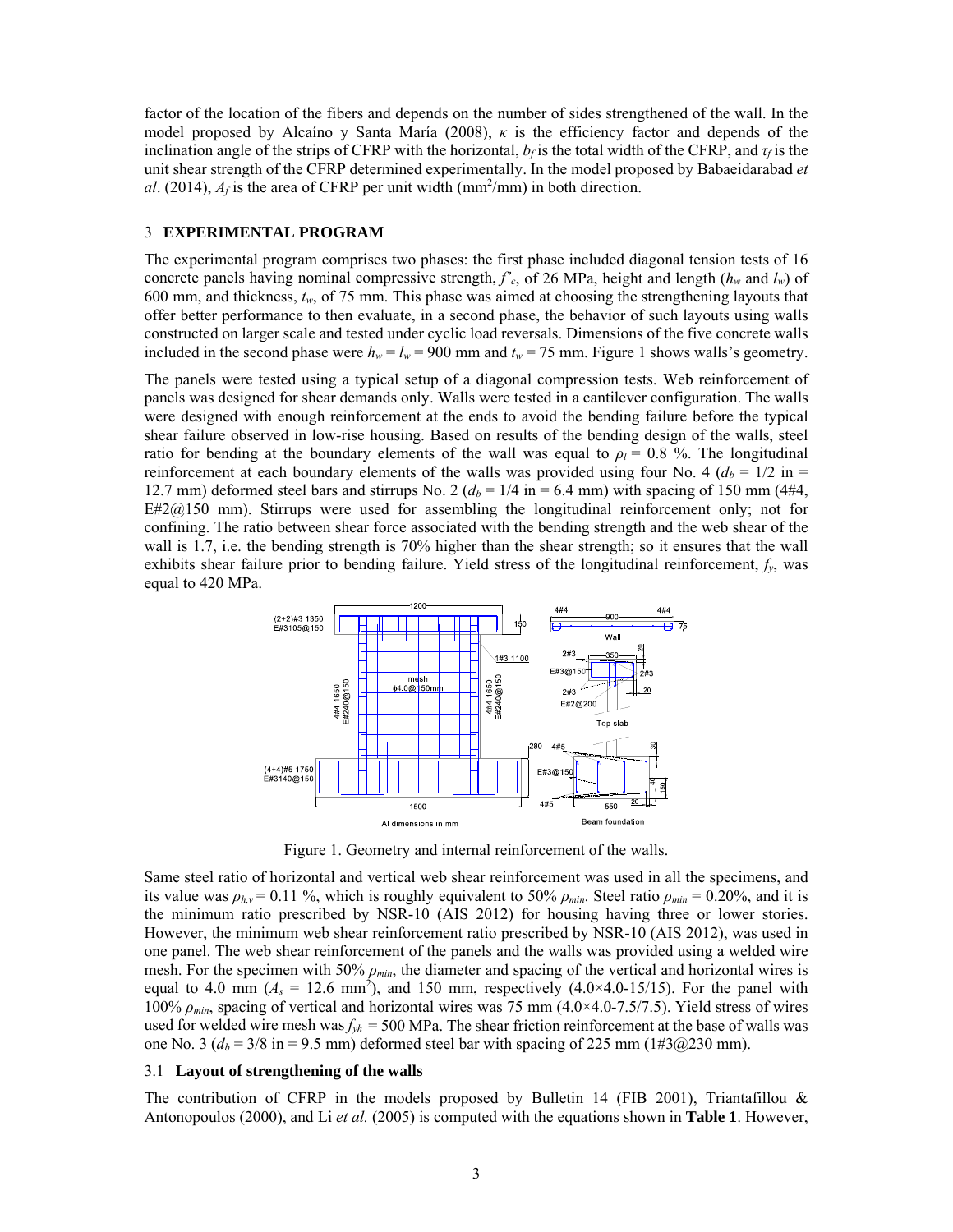values of  $\rho_f$  does not reflect particular layouts as those discussed in this study, because such values changes when the layouts or the specimen dimensions are modified. Therefore, this study proposes to get a volumetric reinforcement ratio of CFRP using Equation (4).

$$
\rho_{f-vol} = \frac{Vol_{CFRP}}{Vol_{CON}}\tag{4}
$$

where  $Vol_{CFRP}$  is the total volume of CFRP in the specimen and  $Vol_{CON}$  is the volume of the concrete specimen wrapped. The reinforcement ratio proposed in this study is similar to the volumetric ratio used to determine the confinement effect on concrete columns. Table 2 shows the ratio of CFRP external strengthening.

Initially, 12 panels were strengthened using CFRP reference SikaWrap 300C having thickness  $t_f$  = 0.508 mm, and three volumetric reinforcement ratios determined by the Equation (4), *ρf-vol*, of 0.07%, 0.17% and 0.27%. As shown in

Figure 2, the four CFRP layout were: one or three horizontal strips, *H1* or *H3*, and one or three 45 degree inclined strips, *D1* or *D3*. Volumetric reinforcement ratios were obtained by varying the width of the strips, *wf*, spacing, *sf*, and length, *Ld*. CFRP were wrapped only on one side of the specimens. Aimed at comparing the results with a conventional technique, a panel was rehabilitated conventionally using a one-side overlay of concrete reinforced with 5.0×5.0-15/15 welded-wire mesh equivalent to web steel ratio. Thickness of the overlay,  $t_f$ <sub>c</sub>, was equal to 25 mm and the steel ratio of the overlay was  $\rho$  = 0.11 %. Therefore, web steel ratio of the rehabilitated (75 mm + 25 mm) wall was  $\rho = 0.2$  %. In addition, two panels were built without external reinforcement; one panel with plain concrete and one panel reinforced with the minimum web shear reinforcement ratio prescribed by NSR-10 (AIS 2012). The unreinforced panel was included for assessing separately the contributions of concrete and steel wire reinforcement. The second panel was built to study the performance of the panel reinforced with *ρmin*. Before strengthening, the panels were not subjected to any damage level. As discussed earlier, five concrete walls were strengthened in the second phase of the study; four panels were rehabilitated with CFRP and one panel was conventionally rehabilitated with reinforced concrete overlay. The same steel ratio and welded-wire mesh used in panels were used for the rehabilitated wall. For walls strengthened with CFRP, the volumetric reinforcement ratio of *ρf-vol* = 0.17 % was chosen according to the performance observed in the tests of the panels.

Figure 2 shows the layout of the external strengthening of the walls. The specimens were named according to the aspect ratio,  $h_w/l_w$ , the internal and external reinforcement, and the layout of the CFRP. The following labeling system was used for the specimens.

|   | $M \, 650$ | $\sim$ | 07 H3 | V |
|---|------------|--------|-------|---|
|   |            |        |       |   |
| 2 | 3          |        |       | 5 |

where 1 indicates the type of specimen ( $M = Wall$ ,  $P = Panel$ ), 2 indicates the aspect ratio of the specimen  $h_w/l_w$  (C = Square,  $h_w/l_w$  = 1), 3 indicates the percentage of the minimum web shear reinforcement ratio prescribed by NSR-10 (AIS 2012) (100 =  $\rho_{min}$ , 50 = 0.5× $\rho_{min}$ ). If this letter is omitted, it indicates that plain concrete is used in the specimen (no web shear reinforcement). Number 4 indicates the CFRP reinforcement ratio (07 =  $0.07\%$ , 17 =  $0.17\%$ , 27 =  $0.27\%$ ). Number 5 indicates the layout of the CFRP reinforcement; i.e. *H1* is the horizontal layout with a single strip at the height of the specimen, *H3* is the horizontal layout with three strips at the height of the specimen, *D1* is the 45-degree inclined layout with a strip along the diagonals of the specimen, and *D3* is the 45-degree with three strips along the diagonals. If variables located at numbers 4 and 5 are omitted, it indicates that the specimen are not reinforced externally. In addition, if letters CR are included, it indicates that the specimen is reinforced externally through concrete overlay reinforced with steel ratio of 0.11% and made of welded-wire mesh. Table 2 shows the general characteristics of the specimens. In the table,  $d_f$  is the distance from the extreme fiber in compression of concrete to the resultant of the forces of all the tension reinforcement, and is considered equal to  $0.8l_w$ , and  $A<sub>f</sub>$  is the area of the CFRP strengthening with spacing *sf*. The area  $A<sub>f</sub>$  is calculated according to ACI 440 (2008) model (see **Table 1**).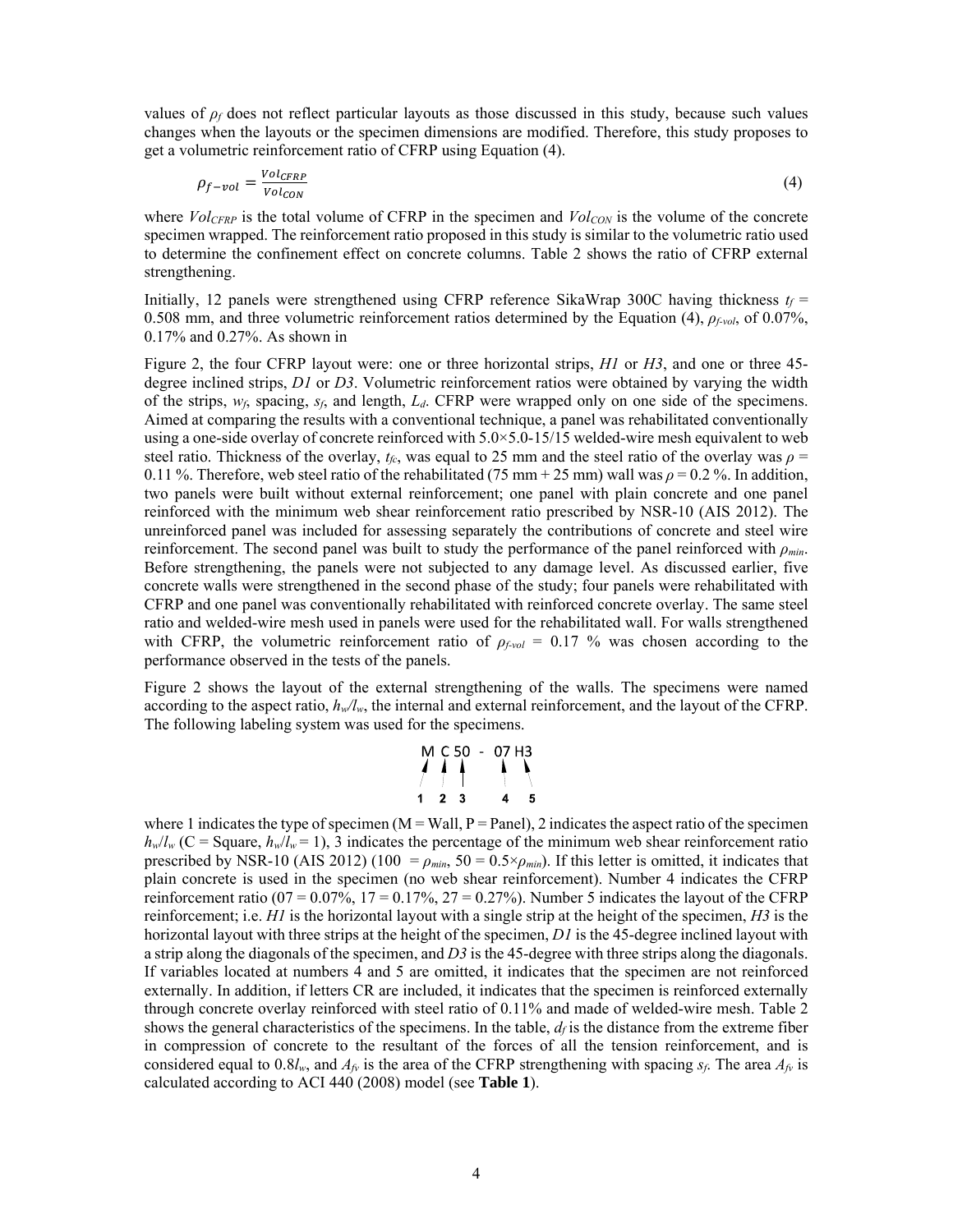

Figure 2. Layout of the external reinforcement: (a) MC50-17H1, (b) MC50- 17H3, (c) MC50-17D1, (d) MC50-17D3, (e) MC50-CR.

#### 3.2 **Mechanical properties of materials**

The specimens were reinforced externally using two types of reinforcement: CFRP strips and concrete overlay reinforced with welded-wire mesh. Table 3 shows the nominal mechanical properties of the materials used in the study, where  $\varepsilon_c$  is the maximum usable strain at extreme concrete compression fiber,  $E_c$  is the modulus of elasticity of concrete,  $f'_c$  is the nominal compressive strength of concrete,  $f_{yh}$ is the yield stress of the steel reinforcement, *εf* is the tensile strain associated with the failure of carbon fibers,  $E_f$  is the modulus of elasticity of the CFRP, and  $f_f$  is the tensile strength of the carbon fibers.

| Table 2. General characteristics of specimens. |          |       |       |       |       |                 |                  |               |                             |
|------------------------------------------------|----------|-------|-------|-------|-------|-----------------|------------------|---------------|-----------------------------|
|                                                | $t_{fc}$ | $W_f$ | $S_f$ | $L_d$ | $d_f$ | $A_{fv}$        | $\alpha$         | $\rho^*$      | **<br>$\rho_{f\text{-}vol}$ |
| Model                                          | mm       | mm    | mm    | mm    | mm    | mm <sup>2</sup> | $\circ$          | $\frac{0}{0}$ | $\frac{0}{0}$               |
| PC                                             |          |       |       |       | 480   |                 |                  |               |                             |
| <b>PC50</b>                                    |          |       |       |       | 480   |                 |                  |               |                             |
| PC100                                          |          |       |       |       | 480   |                 |                  |               |                             |
| PC50-07H1                                      |          | 60    | 600   | 600   | 480   | 36000           | $\theta$         | 0.14          | 0.07                        |
| PC50-07H3                                      |          | 20    | 200   | 600   | 480   | 36000           | $\theta$         | 0.14          | 0.07                        |
| PC50-07 D1                                     |          | 11    | 212   | 3394  | 480   | 36730           | 45               | 0.07          | 0.07                        |
| PC50-07D3                                      |          | 21    | 849   | 1697  | 480   | 35197           | 45               | 0.03          | 0.07                        |
| PC50-17H1                                      |          | 150   | 600   | 600   | 480   | 90000           | $\overline{0}$   | 0.34          | 0.17                        |
| PC50-17H3                                      |          | 50    | 200   | 600   | 480   | 90000           | $\boldsymbol{0}$ | 0.34          | 0.17                        |
| PC50-17 D1                                     |          | 27    | 212   | 3394  | 480   | 87996           | 45               | 0.17          | 0.17                        |
| PC50-17D3                                      |          | 55    | 849   | 1697  | 480   | 90313           | 45               | 0.09          | 0.17                        |
| PC50-27H1                                      |          | 240   | 600   | 600   | 480   | 144000          | $\theta$         | 0.54          | 0.27                        |
| PC50-27H3                                      |          | 80    | 200   | 600   | 480   | 144000          | $\theta$         | 0.54          | 0.27                        |
| PC50-27D1                                      |          | 45    | 212   | 3394  | 480   | 142610          | 45               | 0.29          | 0.27                        |
| PC50-27D3                                      |          | 90    | 849   | 1697  | 480   | 144635          | 45               | 0.14          | 0.27                        |
| PC50-CR                                        | 25       |       |       |       | 480   |                 |                  |               |                             |
| MC50-CR                                        | 25       |       |       |       | 720   |                 |                  |               |                             |
| MC50-17H1                                      |          | 225   | 225   | 900   | 720   | 202500          | $\boldsymbol{0}$ | 1.35          | 0.17                        |
| MC50-17H3                                      |          | 75    | 75    | 900   | 720   | 67500           | $\theta$         | 1.35          | 0.17                        |
| MC50-17D1                                      |          | 41    | 82    | 5091  | 720   | 200333          | 45               | 0.68          | 0.17                        |
| MC50-17D3                                      |          | 82    | 318   | 2546  | 720   | 202014          | 45               | 0.35          | 0.17                        |

\* *ρf* is the reinforcement ratio of CFRP used in the models proposed by Bulletin 14 (FIB 2001), Triantafillou & Antonopoulos (2000) and Li *et al.* (2005). \*\* *ρf-vol* is the volumetric reinforcement ratio of CFRP proposed by this study.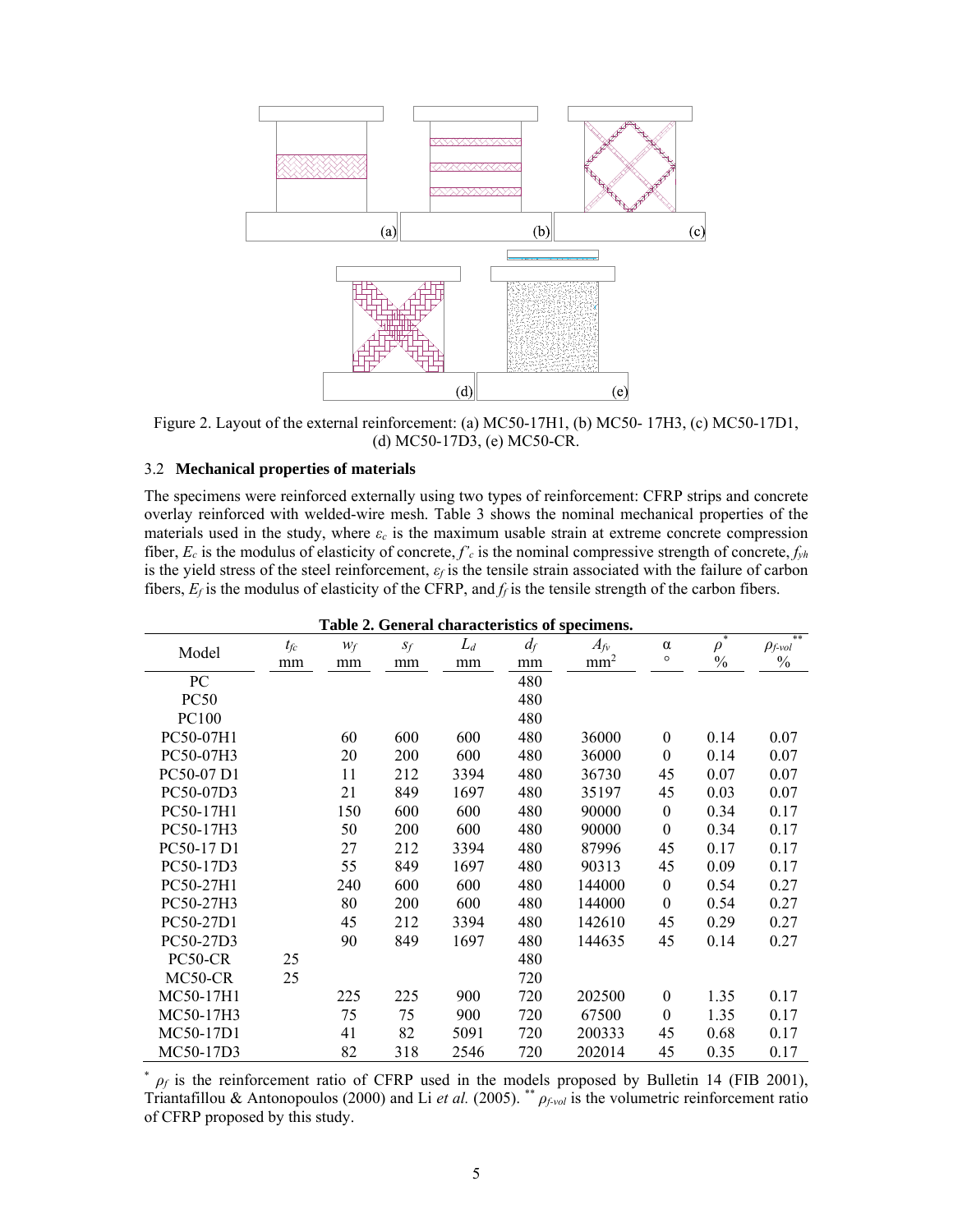| <u>May Musiq and Martin Contract</u> |                          |                          |                     |                          |                                  |                               |                          |
|--------------------------------------|--------------------------|--------------------------|---------------------|--------------------------|----------------------------------|-------------------------------|--------------------------|
| Material                             | MPa                      | $Jv$ h<br>MPa            | $E_c$<br><b>MPa</b> | MPa                      | $\varepsilon_c$<br>$\frac{0}{0}$ | $\varepsilon_{\rm f}$<br>$\%$ | MPa                      |
| Reinforced concrete                  | 26                       | 500                      | 19886               | $-$                      |                                  | $\overline{\phantom{0}}$      | $\overline{\phantom{0}}$ |
| Reinforced concrete overlay          | 35                       | 500                      | 23073               | $\overline{\phantom{a}}$ | 0 <sup>3</sup>                   | $\overline{\phantom{0}}$      |                          |
| <b>CERP</b>                          | $\overline{\phantom{0}}$ | $\overline{\phantom{a}}$ |                     | 51724                    | -                                |                               | 4200                     |

**Table 3. Mechanical properties of materials.** 

#### 3.3 **Construction and curing of specimens**

Casting of the concrete panels were carried out in three layers. Form vibration was applied through a rubber hammer only to assure that air bubbles were removed. When removing the form, a membrane was used for curing the concrete specimens. A high strength grout was used to fill small-size hollows observed after removing the form.

Recommendations of the manufacturer were followed for bonding carbon fibers to concrete surface. Initially, surface of panels where the CFRP would be bonded was identified, cleaned and prepared. To assure that CFRP develops the specified tensile mechanical properties, the manufacturer recommends that the minimum pull-off strength of a coating system from concrete must be 1.5 MPa. Pull-off of coatings from concrete was verified using a concrete cylinder based on the recommendations of ASTM-D-4541 (1995). Figure 3 shows the test setup. The general pull-off test is performed by securing a loading fixture (dolly, stud) perpendicular to the surface of the coating with an adhesive. After the adhesive is cured, a testing apparatus is attached to the loading fixture and aligned to apply tension normal to the test surface. The force applied to the loading fixture is then gradually increased and monitored until either a plug of material is detached, or a specified value is reached. When a plug of material is detached, the exposed surface represents the plane of limiting strength within the system. The nature of the failure is qualified in accordance with the percent of adhesive and cohesive failures, and the actual interfaces and layers involved. The results of the pull-off test demonstrates that the pulloff strength of a coating system from concrete is higher than 1.5 MPa, with mean equal to 4.32 MPa and coefficient of variation, *CV*, equal to 17%.



Figure 3. Pull-off test.

Bonding of carbon fibers to concrete surface of specimens was conducted after a training course provided by Sika. Figure 4 shows some pictures of the process before the rehabilitation with CFRP. A particular anchoraging method of fibers to concrete was avoided because (i) Tan *et al.* (2003) demonstrated that the behavior of CFRP fibers bonded on rough surface is sufficiently suitable for the expected behavior of concrete walls for low-rise housing, (ii) carbon fibers are difficult to anchorage in walls with difficult access to the edges (corner walls), and (iii) anchoring of CFRP augments the cost of strengthening.



Figure 4. Constructive process: retrofit of concrete voids, surface preparation and bonding of CFRP.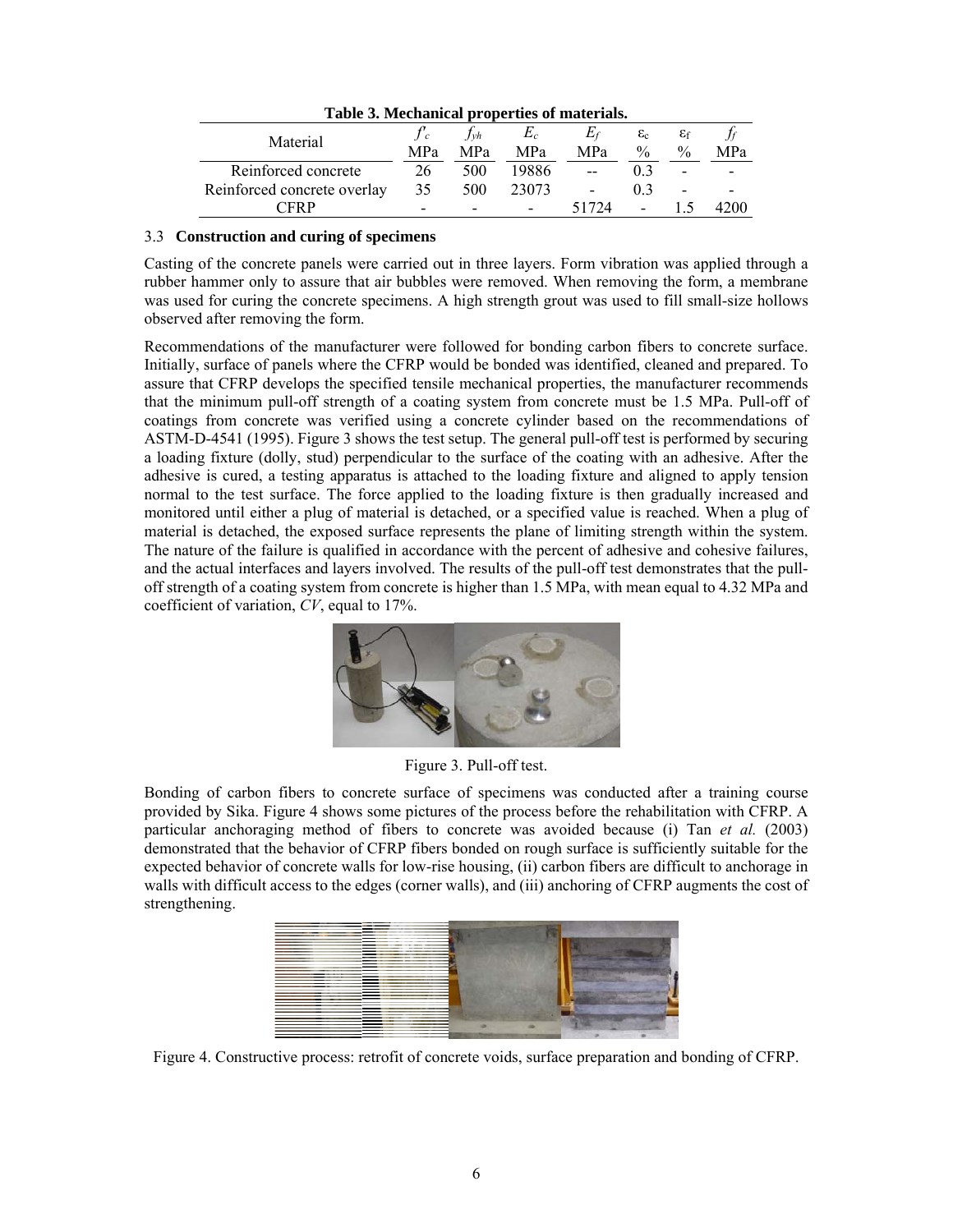#### 4 **RESULTS AND DISCUSSION**

This section shows the results of comparing models available in the literature to evaluate the capacity of the strengthening walls and results of evaluating the effect of the variables included in the experimental program. The comparison and analysis of each predictive model are made in terms of the ratio of the contribution of the CFRP,  $V_f$ , and the total shear strength of the wall,  $V_n$ . The comparison only includes the specimens reinforced externally with CFRP. Therefore, specimens PC and PC50 are not included in the analysis because they were not reinforced externally, and specimens PC50-CR and MC50-CR were reinforced externally with concrete overlay.

Figure 5 shows a box and whisker chart to analyze statistically the results of the predictive models in terms of  $V_f/V_n$ . Results of box and whisker chart allow to reveal the following observations:

- According to ACI 440 (2008) and Machado (2005) models, the performance of panel rehabilitated with *ρf-vol* = 0.07% and using a horizontal strip (PC50-07H1), does not match the performance of the panel conventionally reinforced with *ρmin*. Also, the results of Alcaíno & Santa María (2008) model infers that any proposed CFRP reinforcement ratio is sufficient to match the performance of the the conventionally reinforced specimen with the minimum web shear reinforcement.
- Using the predictive models analyzed, the average contribution of the CFRP to total shear strength varies between 31% and 56%. Additionally, the variation between the models is very high (greater than 40%), which indicates that there are substantial differences and scatter on the prediction of the contribution of CFRP to total shear.
- Highest contribution of CFRP to total shear strength is obtained with Li *et al.* (2005) and Babaeidarabad *et al.* (2014) models, varying between  $V_f/V_n$  56% and 76%. On the other hand, the lowest contribution of CFRP to total shear strength is obtained with Alcaíno & Santa María (2008) model, showing a  $V_f/V_n$  value of 12%. Alcaíno & Santa María (2008) model was calibrated for masonry walls. Althoug the value of masonry properties were replaced by concrete properties, characteristics such as bond between the carbon fiber and masonry/concrete affect the results, but they are not included in the model.
- The predictive model that exhibits the lowest coefficient of variation is the model of AC 125 (ICBO ES 2001), showing a *CV* equal to 12%. On the other hand, Machado (2005) model exhibits the higher coefficient of variation  $(V=104\%)$ . Machado model does not apply when CFRP is bonded completely horizontal or completely vertical.



Figure 5. Box and whisker chart for the evaluation of the prediction.

#### 5 **CONCLUSIONS**

Details of the experimental program and results of the statistical analysis of prediction of seismic performance of concrete walls for low-rise housing rehabilitated with CFRP, was presented in the paper.

The statistical analysis demonstrated that the variation of the fiber contribution in the prediction models is greater than 40%. It indicates that there are substantial differences and scatter on the prediction of the